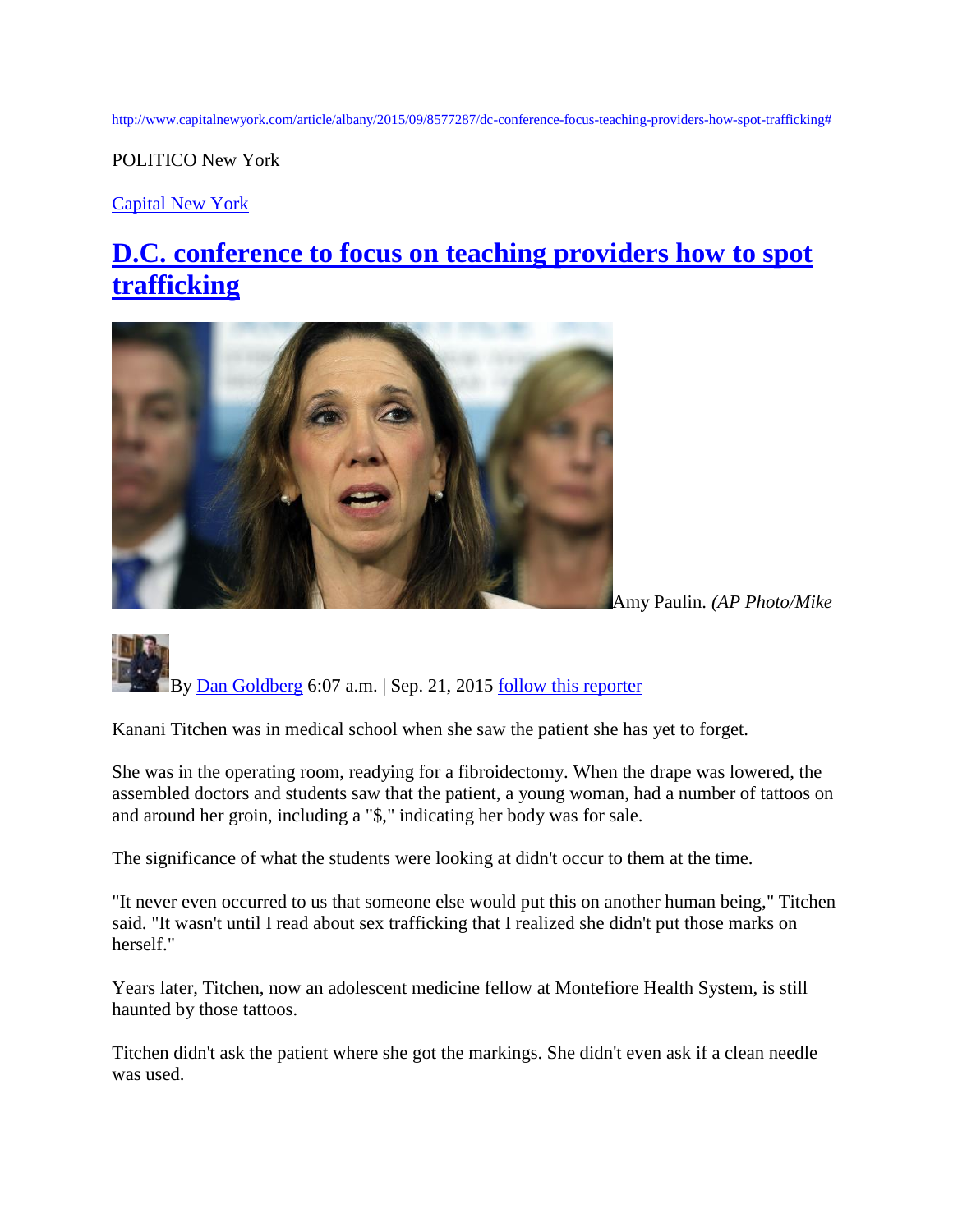She missed the warning signs of a woman who was being trafficked for sex.

Titchen learned about those signs and began teaching them to other physicians. She produced an informational video and this morning will speak at a human trafficking conference in Washington, D.C., part of a growing effort to raise awareness of the signs and symptoms of sex trafficking and labor trafficking among health care providers.

The conference is being planned by the U.S. Department of Health and Human Services and American Medical Women's Association.

The last national summit of this type was held in 2008, said Katherine Chon, the director of HHS' Office on Trafficking in Persons.

"This is another kind of pulse check in terms of where we are in the country," she said.

The purpose of Monday's summit is to bring people together from hospitals, clinics and urgent care centers to explain not only the warning signs but also the options health care providers have when they suspect a patient is being trafficked.

"Do they know what to do," said Suzanne Harrison, education director for family medicine at Florida State University. "Do they even know who to call. I think if we can develop protocols, that would be really helpful."

There isn't a reliable body of research, but one study found that more than 87 percent of human trafficking survivors said they had been seen by a doctor while they were being victimized.

Other studies found 50 percent but the larger point is that physicians are missing this, said Holly Atkinson, an assistant professor of medicine and preventative medicine at Mount Sinai Hospital.

"The bottom line is health care professionals are seeing these individuals," Atkinson said. "They see them in the emergency department, in clinics in community health centers. … None of us were trained in this when we went through medical school or our residencies."

Both Harrison and Atkinson are scheduled to speak on Monday.

Chon said there is emerging evidence that health care providers can play a critical role as firstresponders, and attendees from across the country have pledged to attend.

The organizers say they'd like to see a standard set of protocols or best practices emerge.

Among those attending Monday's conference is Susie Rush, a member of state Assemblywoman Amy Paulin's staff.

Paulin, during the 2015 legislative session, sponsored and [passed a bill](http://www.nysenate.gov/press-release/lanza-paulin-announce-passage-historic-human-trafficking-bill-both-houses-legislature) that toughens penalties against those who buy and sell young women, men and children. The bill raises the penalty for